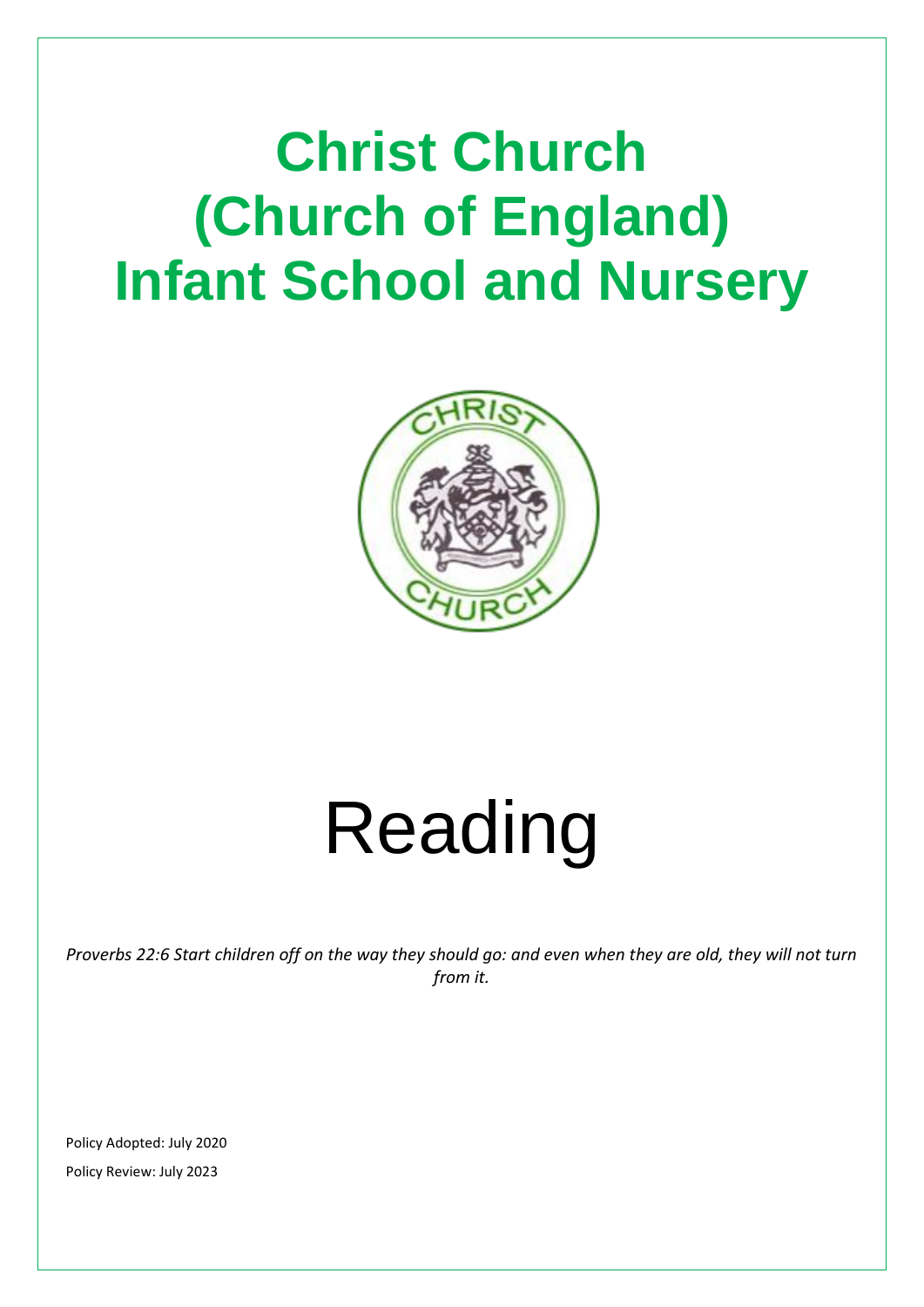#### **Introduction**

Christ Church (Church of England) Infant School and Nursery aims to provide the highest standards of education and care within a Christian foundation. We recognise and celebrate the limitless potential of all our children and seek to maximise their natural enjoyment of and enthusiasm for learning.

Our reading policy aims to develop confident, independent readers who establish a love of reading and an appreciation of literature for both enjoyment and information.

#### **Rationale**

At Christ Church (Church of England) Infant School and Nursery we believe that the ability to read is fundamental to pupils' development as independent learners. Reading is central to our ability to understand, interpret and communicate with each other and the world around us. Success in reading has a direct effect on progress in all areas of the curriculum; therefore, reading is given a high priority, enabling the children to become enthusiastic, independent and reflective readers across a wide range of literature. Reading is a complex skill with many components. Successful approaches to the teaching of reading should encourage children to use a variety of strategies in their pursuit of meaning. It is important to lay firm foundations in this crucial area of the curriculum and establish a consistent whole school approach to the teaching of reading. Competence in reading is the key to independent learning and has a direct effect on progress in all other areas of the curriculum. We want our children to be 'readers', not just children who can read.

*"All pupils must be encouraged to read widely across both fiction and non-fiction to develop their knowledge of themselves and the world they live in, to establish an appreciation and love of reading, and to gain knowledge across the curriculum….Reading also feeds pupils' imagination and opens up a treasure house of wonder and joy for curious young minds*" National Curriculum

#### **Aims**

- Develop fluent, confident and independent readers
- Help children to develop a love of reading and recognise its value
- Give children the confidence to read aloud with expression and clarity
- Develop and extend the children's vocabulary through shared and whole class reading
- To teach children to use a wide range of reading strategies
- Encourage children to talk about books and texts that they have read to show their understanding
- Develop children's interests through a wide range of media
- For every teacher to be an advocate for reading
- To create reading opportunities across all areas of the curriculum

In order to deliver the above we will meet the objectives outlined in the EYFS curriculum and National Curriculum.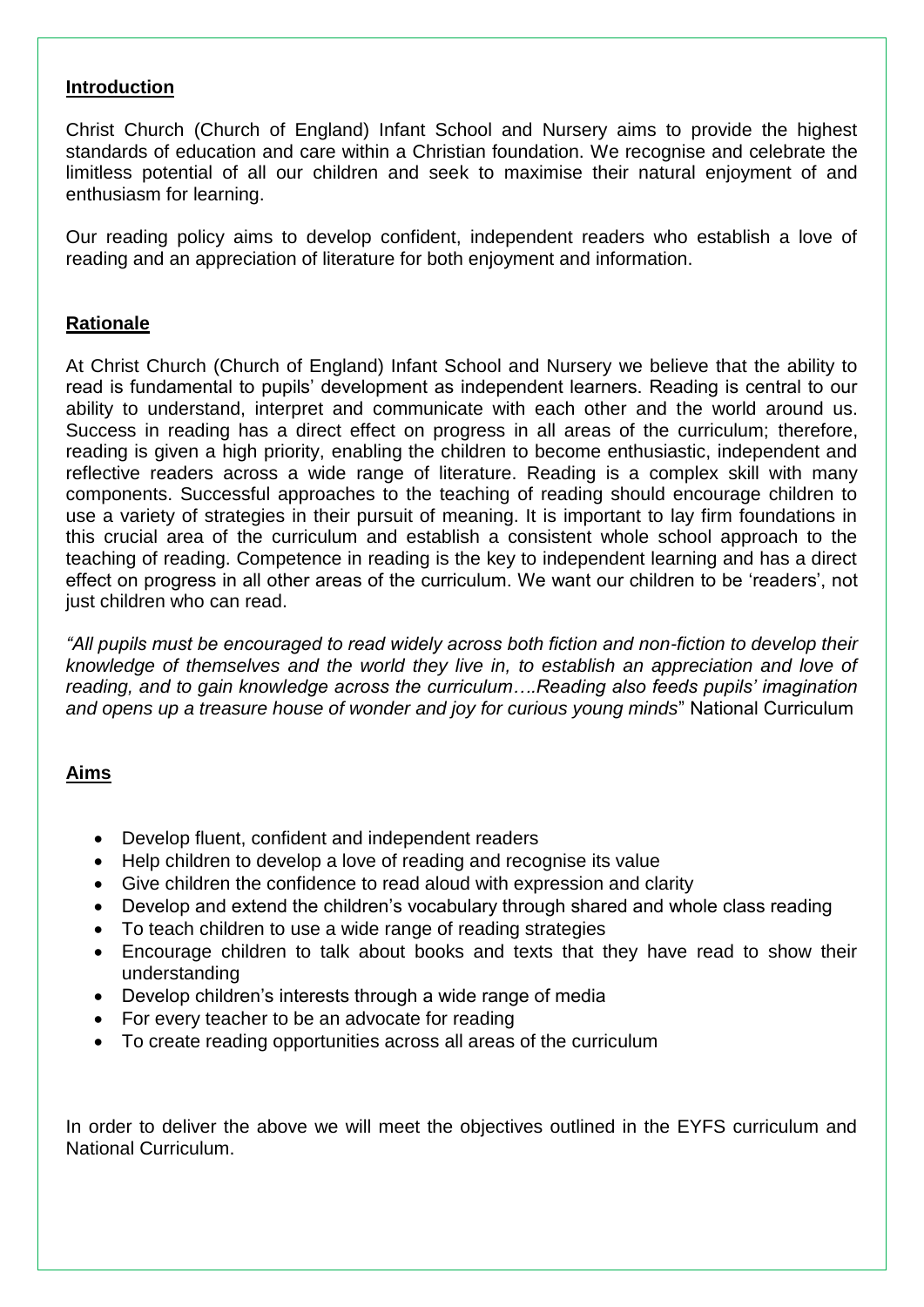# **Strategies for the teaching of Reading**

At Christ Church (Church of England) Infant School and Nursery we want our children to be passionate about books that will open up new worlds and ideas for them. We provide children with the early reading skills that they need using a wide range of strategies to develop their reading and understanding of texts.

Both word recognition and language comprehension are necessary to achieve fluent reading. The balance between word recognition and language comprehension shifts, as children acquire and secure automatic decoding skills, from 'learning to read' to 'reading to learn' for purpose and pleasure.

# **Phonics**

High quality phonic teaching secures the crucial skills of word recognition that, once mastered in conjunction with other reading skills, enable children to read fluently and automatically.

Read Write Inc is used to teach early readers phonics skills. This initiative promotes a strong structured and systematic emphasis on the teaching of phonics to aid the teaching and learning of reading.

Children are taught to

- Recognise 150+ graphemes linked to 44 speech sounds
- Read words by blending sounds
- Recognise 'Red' tricky words
- Read a range of high frequency words

Children are assessed half-termly and grouped across school, with teachers and TA's, depending on their stage not age. Each lesson is structured with a 20-minute speed sound lesson which teaches oral blending, introduction of a new sound and revision, decoding of words, reading common exception words, decoding alien words and spelling. The remaining part of the session uses a levelled text to read and comprehend over 4 days. During these sessions teachers model expressive reading and children develop decoding, fluency and comprehension skills. Children read to a partner whilst the teacher circulates to assess readers.

# **Whole Class Reading**

Once children are fluent readers, they are able to concentrate on the meaning of the text they are reading. Once secure in their phonetical knowledge and fluency children move into a whole class reading group. During these lessons teachers use challenging texts to teach reading and comprehension skills using 'Reading Dogs'. Each dog has a specific focus and engages the children in all of the reading domains.

**Vocabulary Victor**- Victor looks at the words the authors choose in the book

**Rex Retriever**- Rex will help retrieve facts from a text

**Predicting Pip-** Pip tries to look into the future to see what might happen next

**Sequencing Suki**- Suki likes everything in order, she helps to sequence a story

**Inference Iggy**- Iggy hunts for clues in a text to tell you how someone might be feeling or why something happens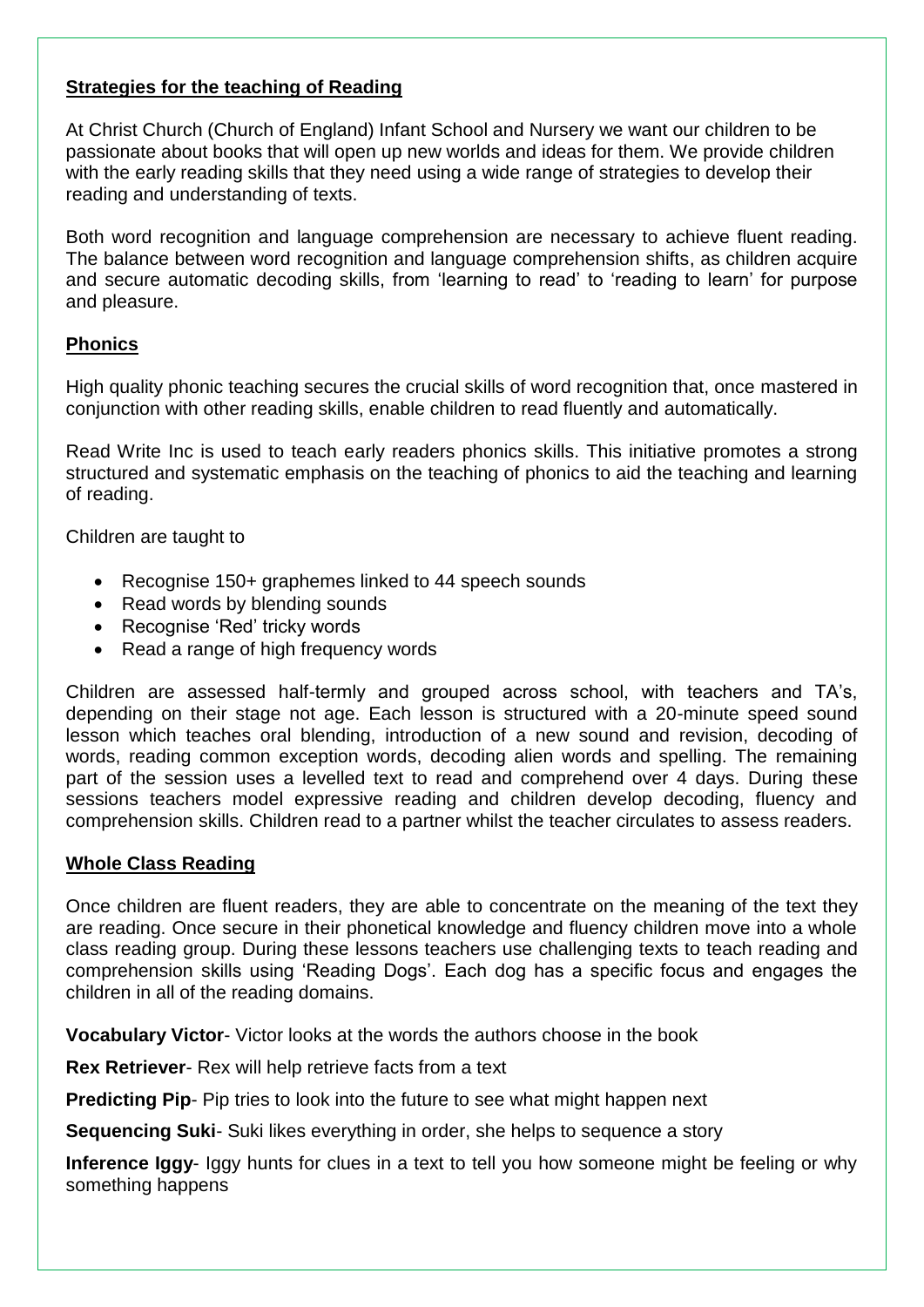In addition

- teachers model expressive fluent reading
- children read with partners, high levels of engagement
- whole class discussion around text
- development of vocabulary
- record new words and meaning to use in their own writing

#### **Individual Readers**

Children are given the opportunity to develop their reading skills further through either 1-1 or small group guided reading. Children who are still developing their reading skills within each year group have additional opportunities to read to an adult. These sessions are outside of the taught reading/phonic lessons.

Children who have emerging/developing reading skills are heard read weekly buy an adult in school. Class teachers and TA's provide support for the child to practise decoding, high frequency words, comprehension skills and fluency. Additional support is given through reading volunteers (parents, grandparents, Foundation Governor). This extra support helps children develop confidence as a reader.

#### **Guided Reading**

Small group guided reading sessions are used by teachers in Reception and Year 1 to hear developing/secure children read weekly and for Year 2 children who need additional comprehension support. The focus is on the deeper understanding of the texts using prediction, comprehension and inference skills. Texts are chosen from a book band higher than the home reader adding sufficient challenge to these guided sessions.

Guided reading allows

- Children to read with others at the same reading level
- Teachers to teach to the groups/individuals specific reading targets
- Teachers to give explicit support in comprehension strategies
- Children to practise reading skills independently
- Children to share discussion around the text and vocabulary used
- Teachers to monitor the progress of individuals

#### **Promoting a love of books and stories**

#### **Story Time**

Story time is an important aspect of the curriculum to allow children to experience and interact with high quality texts. It helps provide exposure to rich vocabulary and enables adults to model fluent and expressive reading using intonation and facial expression to develop interest and can spark children's imaginations. Timetables must include a minimum of 3, 15 minute story slots, per week. Pie Corbett's reading spine is used as a base for each class reading box.

#### **School library**

Our school library is well stocked with a range of children's literature and non-fiction books. The children access the library weekly and all are encouraged to choose books of their interests to take home and share.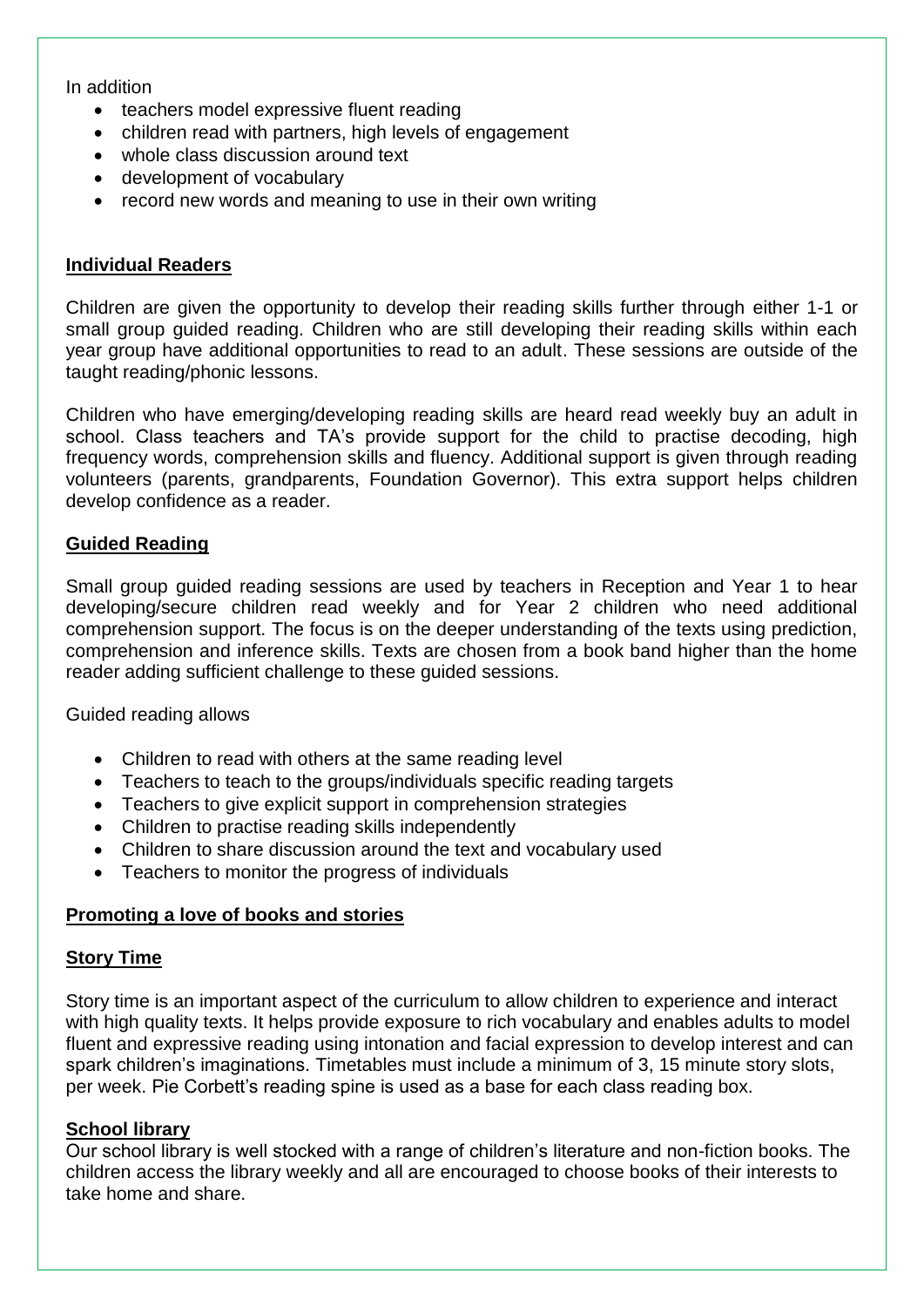# **Planning for success**

By the end of Year 2 we expect our children to

- Read fluently without overt sounding out and blending
- Accurately sight read words of 2 or more syllables
- Accurately sight read words containing suffixes
- Read most (90%+) of the YR1/2 common exception words
- Self-correct inaccuracies/mistakes
- Confidently answer questions about a given text demonstrating the ability to retrieve, predict and infer
- Express their opinion of a book/books making comparisons
- Be on white book band

We have a clear expectation of where children should be in their phonic progression.

- End of Reception children should be working on at least Green level
- End of Year 1 children should be working on at least Blue level
- End of Autumn term in Year 2 we aim for children to be in a Whole Class Reading group

# **How we teach reading**

#### **Nursery**

To ensure children meet our expectations high priority is given to Reading from the very start. Our Nursery gives high priority to reading and story time. Children are read poems, nursery rhymes and quality stories daily. Books such as Dear Zoo, We're Going on a Bear Hunt and Each Peach Pear Plum make up the basis of the Nursery story collection. Repetition of these familiar books and rhymes.ensure children become familiar with the texts and are able to join in with the story telling. Vocabulary is built upon as children are exposed to new words and their meanings and soon the children become confident early readers. In the last term of Nursery, RWInc is introduced. Children are taught to say the sounds of letters with the help of mnemonics, to practise correct letter formation, to blend the sounds into words and read simple 'blending books'. Games are played where children are encouraged to listen carefully and orally blend sounds together i.e. 'Put your hands on your **h-ea-d**' 'Put on your **c-oa-t**,' This gives children a flying start before going into the Reception class.

# Reception

Emphasis on high quality story telling continues into Reception. Stories such as Owl Babies, The Gruffalo and Whatever Next quickly become favourites as the children enjoy joining in with the patterned language and extending their own story telling through puppets and role-play. RWInc phonic lessons and daily shared books are used to teach early reading skills in Reception. Children are taught the skills of word reading and comprehension outlined in Development Matters and the Early Learning Goals ensuring that they have acquired the relevant skills needed before moving into KS1.

Daily practice includes

- Children learn a new sound daily
- Children practice previously taught sounds daily
- RWInc speed sounds are sent home to practise
- Red tricky words are taught
- All children read to an adult weekly in school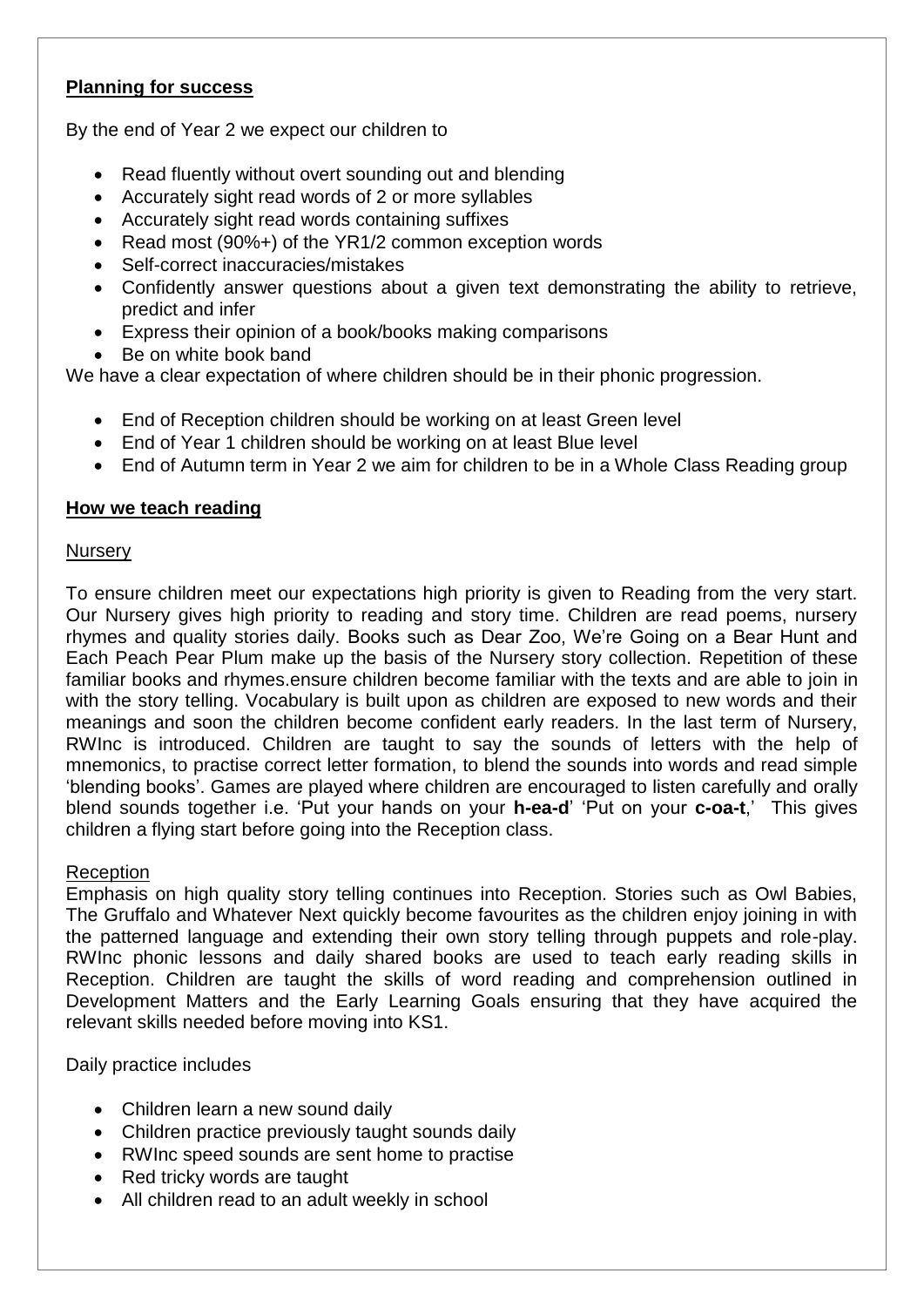- Reading books are sent home daily
- Daily shared books where teachers model reading aloud
- Shared texts include fiction and non-fiction
- Games involve rhymes and alliteration
- Reading corner resourced with a range of texts and magazines
- Children encouraged to retell favourite stories in play
- Exposure to environmental print and language rich provision

A communication, language and literacy rich environment in Foundation Stage where children are given opportunities to speak and listen, alongside daily phonics and story time, ensures children are equipped with the skills needed to continue their journey into KS1. Here they begin to read a range of texts independently and with enthusiasm.

# KS1

Children continue to be exposed to a range of stories through timetabled story time. Year 1 read a range of favourite picture books such as Peace at Last and Where the Wild Things Are, they listen to the teachers read with fluency and expression and are encouraged to think deeply and discuss the stories. Year 2 begin to move into longer chapter books where the children can develop listening skills further using their imaginations. The children enjoy stories by authors such as Roald Dahl and Dick King Smith. English lessons are planned around engaging texts. Books like Supertato and There's a Snake in My School provide opportunities to develop children's comprehension skills alongside writing activities which together broaden children's knowledge of the text.

Children in KS1 continue with grouped RWInc lessons four times per week, moving into a Whole Class Reading group when they have completed the scheme. In reading lessons children read challenging texts such as Fantastic Mr Fox and The BFG developing their ability to read, understand and respond to texts. Lessons encourage children to predict, infer, retrieve, sequence and discuss new vocabulary.

- Set 2/3 speed sounds sent home to practise
- RWInc sessions introduce new sounds and review
- Speedy Green words and Red Tricky words taught and sent home
- Year 1/2 Common Exception words are sent home to practise
- 1-1 reading for developing readings in Year 1 & Year 2
- Additional guided reading for Year 1
- Guided reading to develop comprehension skills in Year 2 developing readers

#### **Assessment and Monitoring**

Our progression map for Reading identifies the reading skills expected for each year group. Each year group teacher assesses children against their year group targets based on the Early Years Curriculum and National Curriculum targets. Teachers record levels for children's reading termly which is shared on the school database and progress tracked across the year. This information is monitored by the Reading lead and SLT and discussed at pupil progress meetings, agreeing strategies to be used to ensure progress.

Teacher assessments form a crucial part of evaluating progress and setting targets. Teachers use individual assessment sheets to track reading development across all aspects of age related reading expectations and identify next steps. These records are filed in teachers reading record folders.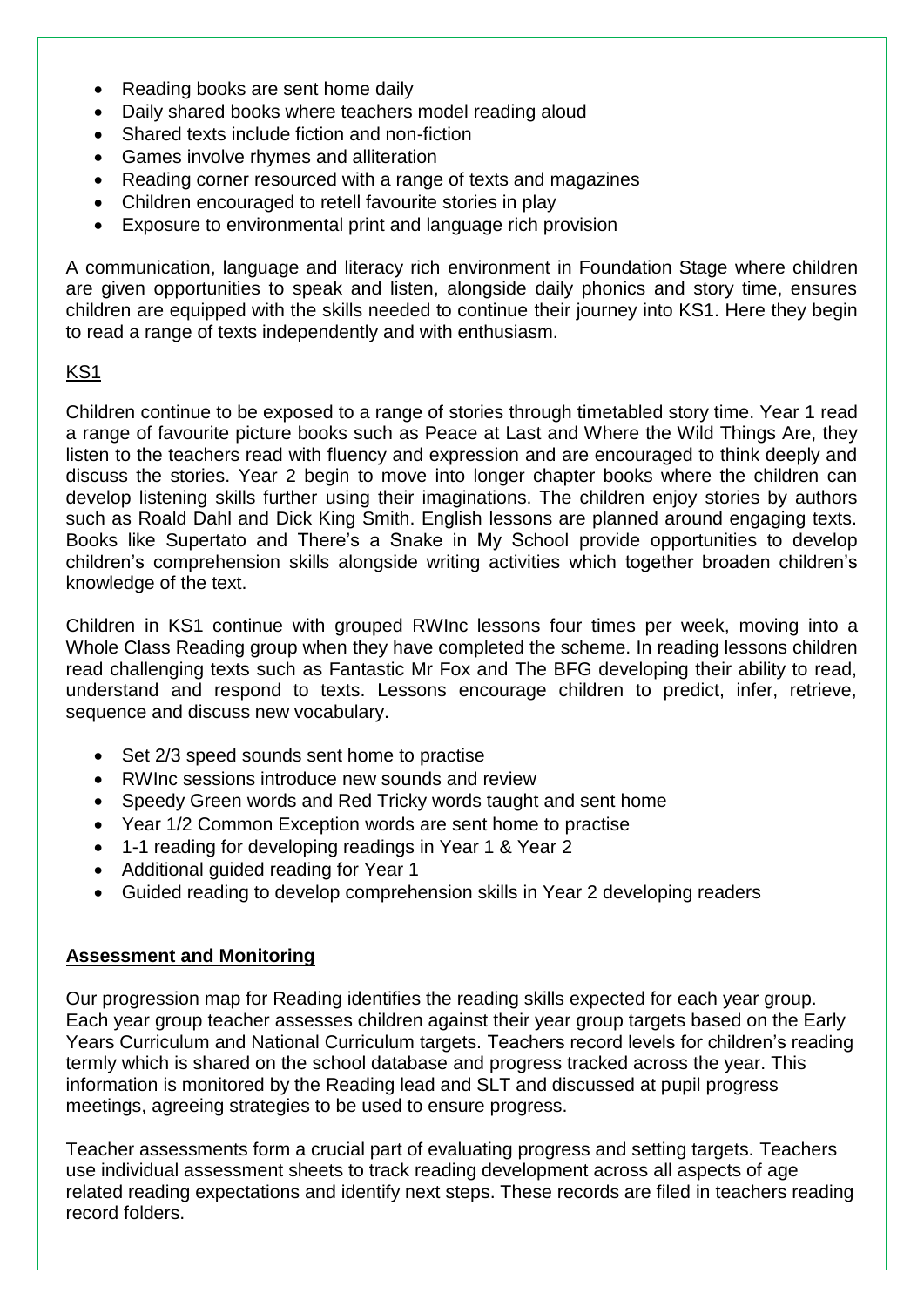Half-termly assessment for RWInc ensures children are grouped according to their correct stage. Phonic screening also takes places half-termly for Year 1 to ensure that children are quickly identified who may need additional catch-up sessions to keep on track for the national Phonic Screening Check in the Summer term.

Salford reading tests are also used in KS1. These assessments identify children's word recognition and comprehension skills. The assessment gives an age related outcome which enables teachers to quickly identify children who maybe working below or above their age expectations.

In Year 2 children also undertake the SAT's end of KS1 assessment in Reading. The Reading lead monitors the teaching and learning of Reading. This includes, learning walks, pupil voice, reading folder trawls, book band analysis and observations. The Reading lead is also responsible for delivering an action plan to improve the teaching and progress of Reading.

# **Differentiation and Vulnerable Groups**

The teaching of reading is differentiated for individual needs throughout school through phonic grouping across year groups, grouped guided reading, individual reading and differentiated reading tasks. Children that are more able are recognised, encouraged and challenged appropriately, our reading scheme allows progress beyond that expected of Infant aged children. Children requiring additional support are identified and specific interventions planned weekly such as 1-1 reading, additional phonics catch up sessions and precision teaching, these are reviewed regularly. Children who fall into a vulnerable group are all monitored closely. These children all receive additional reading opportunities to ensure they are well supported in reaching their potential.

# **Equal opportunities**

All children have equal opportunity to take part in daily reading activities appropriate to their age and ability and regardless of gender or cultural background. We aim to ensure that books and literature available represent as wide a range of cultures as possible. Gender stereotypes are challenged when they arise and books are carefully chosen to ensure the interest of both boys and girls. Children with specific sight, speech or hearing difficulties are identified and supported through personalised interventions. All staff have high expectations for all pupils.

# **Reading Book bands**

For individual home readers children have a phonics book plus another levelled home reader. We have purchased RWInc home school reading books that match to each child's stage of phonics knowledge. This ensures that books are matched to the reading level of the child building reading confidence and ensuring success. Children move a colour band in these books as they progress through the RWInc stages. In addition to these children have a colour banded book from a range of reading schemes covering a breadth of genres and a mix of fiction and non-fiction and poetry.

These include

- Oxford Reading Tree (plus Oxford Owl online)
- Project X
- Collins Big Cat
- Phonics Bugs
- **•** Fireflies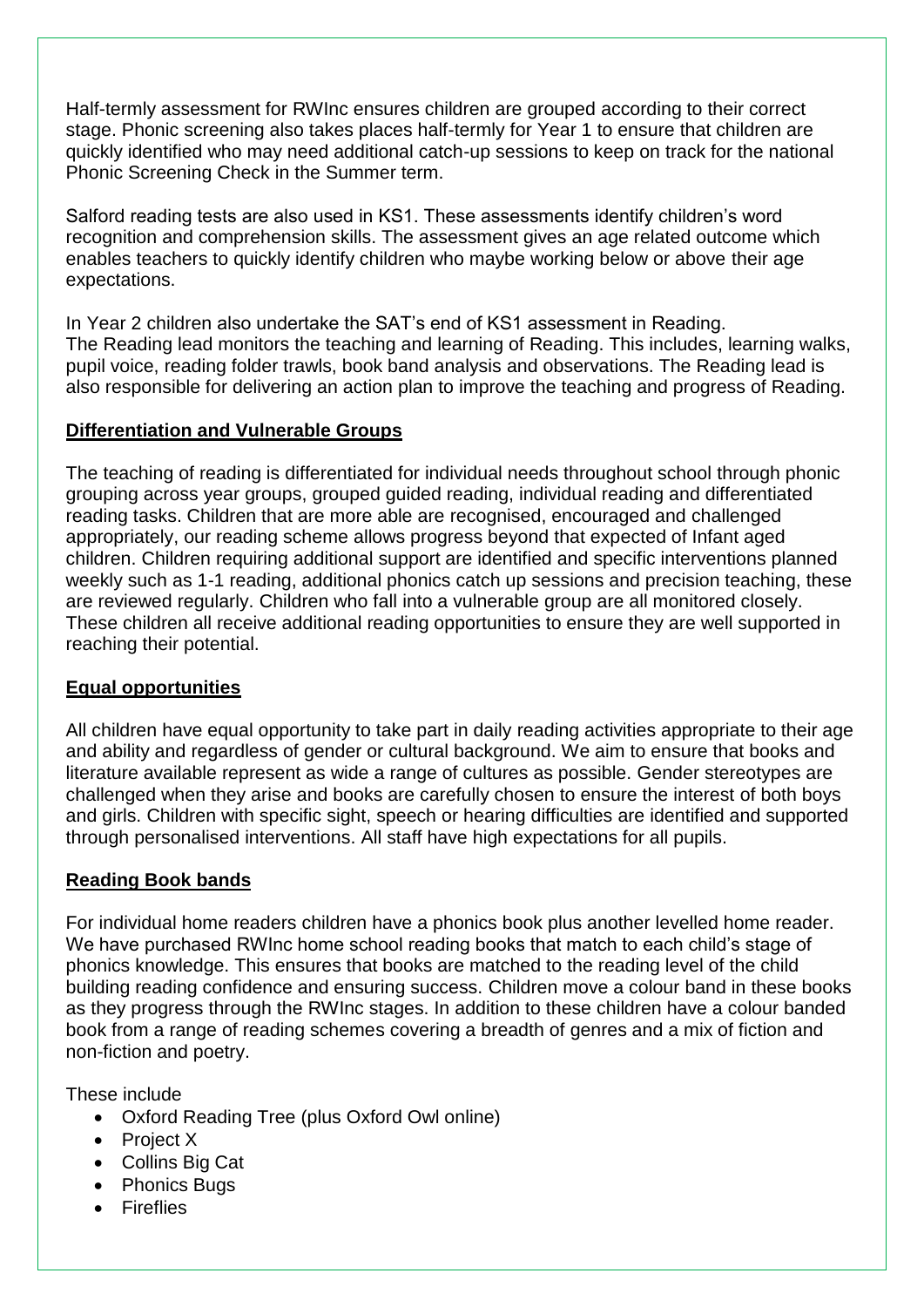Teachers use their own assessment, RWInc levels and Salford reading scores to make judgements regarding children's readiness to progress through the colour bands. See colour banding level sheet to see how colours match to reading age and RWInc levels.

The colour banding scheme mirrors that of the Junior school. This ensures a smooth transition across both sites where the children can confidently continue their reading journey.

#### **Parental involvement**

Children are expected to read regularly at home. Parents comment in the home/school reading diary which provides a useful home/school link where teachers are able to add additional tips to support parents. Parents are supported by school through reading information leaflets and the sharing of Reading Dogs information so that parents have a bank of questions to use when reading with and listening to their child read.

Parents are informed formally of their child's progress in reading through termly reports and parent evenings.

#### **Book Corners**

Teachers provide a language rich environment with an inviting and well-resourced reading area, in order to promote and create an enthusiasm for reading. All classrooms are expected to have a reading area in which children can enjoy reading.

Book corners should

- Be inviting with a comfortable space to sit
- Books in good condition with no rips or missing pages
- Books appeal to children's interests
- Staff model use of area
- Displays enhance the area, use of questions, author quotes and pupil comments
- Books are well organised
- Include a range of fiction/non-fiction/poetry/magazines/dictionaries/atlases/chapter books

Book corners are available for use by the children where they can access, read and share a range of chosen books during the school day. Children are encouraged to read books from their individual class book corners. KS1 have a book mark in their tray so they can save the page in a book they have chosen to continue reading at another time.

#### **Additional enrichment activities to promote a love of reading**

- World book day
- Whole school Readathon
- Scholastic book club